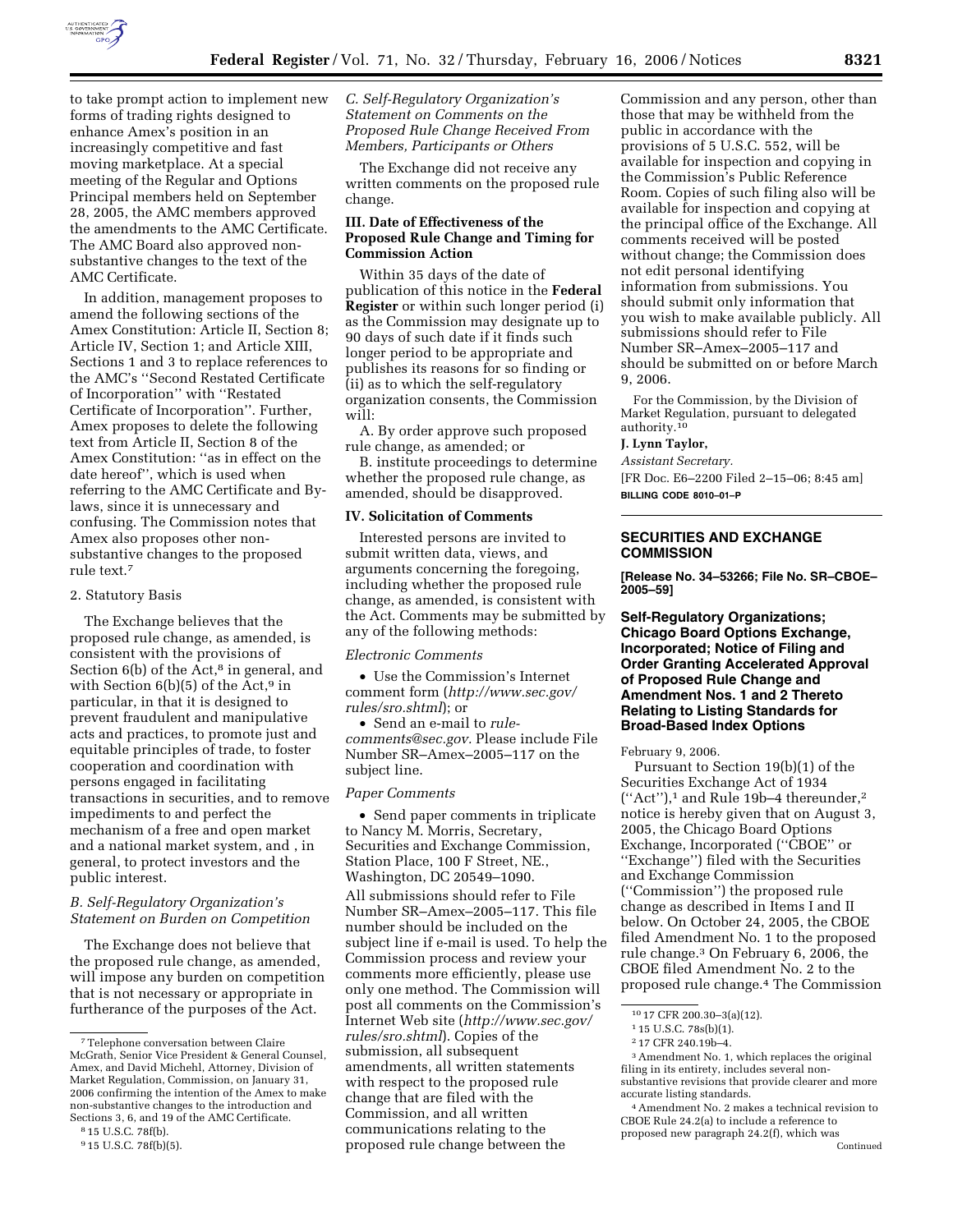is publishing this notice to solicit comments on the proposed rule change, as amended, from interested persons and is approving the proposal on an accelerated basis.

### **I. Self-Regulatory Organization's Statement of the Terms of Substance of the Proposed Rule Change**

CBOE proposes to amend its rules to adopt generic listing standards for broad-based index options. The text of the proposed rule change is available on CBOE's Web site (*http:// www.cboe.com*), at the CBOE's Office of the Secretary, and at the Commission's Public Reference Room.

## **II. Self-Regulatory Organization's Statement of the Purpose of, and Statutory Basis for, the Proposed Rule Change**

In its filing with the Commission, the CBOE included statements concerning the purpose of and basis for the proposed rule change and discussed any comments it received on the proposed rule change. The text of these statements may be examined at the places specified in Item III below.

## *A. Self-Regulatory Organization's Statement of the Purpose of, and Statutory Basis for, the Proposed Rule Change*

#### 1. Purpose

The CBOE proposes to adopt CBOE Rule 24.2(f) to establish initial listing standards for broad-based index options. The proposal will allow the CBOE to list, pursuant to Rule 19b–4(e) under the Act,<sup>5</sup> broad-based index options that meet the initial listing standards in CBOE Rule 24.2(f). The listing standards require that the underlying index be broad-based, as defined in CBOE Rule 24.1(i)(1); 6 that options on the index be a.m.-settled; that the index be capitalizationweighted, modified capitalizationweighted, price-weighted, or equal dollar-weighted; and that the index be comprised of at least 50 securities, all of which must be ''NMS stocks,'' as defined in Rule 600 of Regulation NMS.7 In addition, CBOE Rule 24.2(f)

6CBOE Rule 24.1(i)(1) defines ''broad-based index'' to mean ''an index designed to be representative of a stock market as a whole or of a range of companies in unrelated industries.

7*See* proposed CBOE Rules 24.2(f)(1), (2), (3), (4) and (9). Rule 600 of Regulation NMS defines an ''NMS stock'' to mean ''any NMS security other than an option.'' An ''NMS security'' is defined as ''any security or class of securities for which transaction reports are collected, processed, and made available pursuant to an effective transaction requires that: the index's component securities meet certain minimum market capitalization,<sup>8</sup> eligibility,<sup>9</sup> and average daily trading volume requirements; 10 no single component security account for more than 10% of the weight of the index and that the five highest weighted component securities represent no more than 33% of the weight of the index in the aggregate; 11 non-U.S. component securities that are not subject to comprehensive surveillance agreements represent no more than 20% of the weight of the index in the aggregate; 12 the index value be widely disseminated at least once every 15 seconds by the Options Price Reporting Authority (''OPRA''), the Consolidated Tape Association Plan/Consolidated Quotation Plan (''CTA/CQ''), the Nasdaq Index Dissemination Service (''NIDS'') or by one or more major market data vendors during the time options on the index are traded on the Exchange; 13 the Exchange reasonably believes it has adequate system capacity to support the trading of options on the index; 14 an equal dollar-weighted index is rebalanced at least once every calendar quarter; 15 if an index is maintained by a broker-dealer, the index is calculated by a third-party who is not a brokerdealer, and the broker-dealer has erected an informational barrier around its personnel who have access to information concerning changes in, and adjustments to, the index; 16 and that the CBOE have written surveillance

9*See* proposed CBOE Rule 24.2(f)(6), which requires that component securities that account for at least 80% of the weight of the index satisfy the requirements of Rule 5.3 applicable to individual underlying securities. CBOE Rule 5.3 requires in part that underlying securities of options listed and traded on the CBOE be "NMS stocks" as defined in Rule 600 of Regulation NMS, 17 CFR 242.600, and have at least a 7 million share float, 2000 holders, total annual trading volume of 2.4 million shares and a minimum price of \$3 per share, and that the issuer must be in compliance with its obligations under the Act.

10*See* proposed CBOE Rule 24.2(f)(7), which requires that each component security that accounts for at least 1% of the weight of the index has an average daily trading volume of at least 90,000 shares during the last six month period.

- 11Proposed CBOE Rule 24.2(f)(8).
- 12Proposed CBOE Rule 24.2(f)(10).
- 13Proposed CBOE Rule 24.2(f)(11). 14Proposed CBOE Rule 24.2(f)(12).
- 15Proposed CBOE Rule 24.2(f)(13).
- 16Proposed CBOE Rule 24.2(f)(14).

procedures in place with respect to the index options.17

The CBOE also proposes to adopt CBOE Rule 24.2(g), which establishes maintenance standards for broad-based index options listed pursuant to CBOE Rule 24.2(f). Specifically, under proposed CBOE Rule 24.2(g)(1), the requirements set forth above must continually be satisfied, except that the minimum market capitalization, eligibility, and average daily trading volume requirements outlined above, and the requirement that no single component security account for more than 10% of the weight of the index and that the five highest weighted component securities represent no more than 33% of the weight of the index in the aggregate, must be satisfied only as of the first day of January and July of each calendar year. In addition, proposed CBOE Rule 24.2(g)(2) provides that the number of component securities in the index (which initially must be at least 50) may not increase or decrease by more than 10% from the number of component securities in the index at the time of its initial listing. If the option fails to meet these maintenance standards, the CBOE may not open for trading any additional series of options of that class unless the continued listing of the class of index options has been approved by the Commission under Section  $19(b)(2)$  of the Act.<sup>18</sup>

In addition, the CBOE proposes to apply current CBOE Rule 24.4(a), which establishes a position limit of 25,000 contracts on the same side of the market, with a restriction of no more than 15,000 contracts in the near-term series, to broad-based index options listed pursuant to CBOE Rule 24.2(f). Options listed pursuant to proposed CBOE Rule 24.2(f) will, in all other aspects, be traded pursuant to the Exchange's trading rules and procedures applicable to index options, and be covered under the Exchange's existing surveillance procedures for index options.

### 2. Statutory Basis

CBOE believes the proposed rule change is consistent with Section 6(b) 19 of the Act in general and furthers the objectives of Section 6(b)(5) 20 in particular in that it should promote just and equitable principles of trade, serve to remove impediments to and perfect the mechanism of a free and open market and a national market system, and protect investors and the public

inadvertently omitted from the original rule filing and Amendment No. 1.

<sup>5</sup> 17 CFR 240.19b–4(e).

reporting plan, or an effective national market system plan for reporting transactions in listed options.'' *See* 17 CFR 242.600.

<sup>8</sup>*See* proposed CBOE Rule 24.2(f)(5), which requires that component securities that account for at least 95% of the weight of the index have a market capitalization of at least \$75 million, except that component securities that account for at least 65% of the weight of the index have a market capitalization of at least \$100 million.

<sup>17</sup>Proposed CBOE Rule 24.2(f)(15).

<sup>18</sup> 15 U.S.C. 78s(b)(2).

<sup>19</sup> 15 U.S.C. 78f(b).

<sup>20</sup> 15 U.S.C. 78f(b)(5).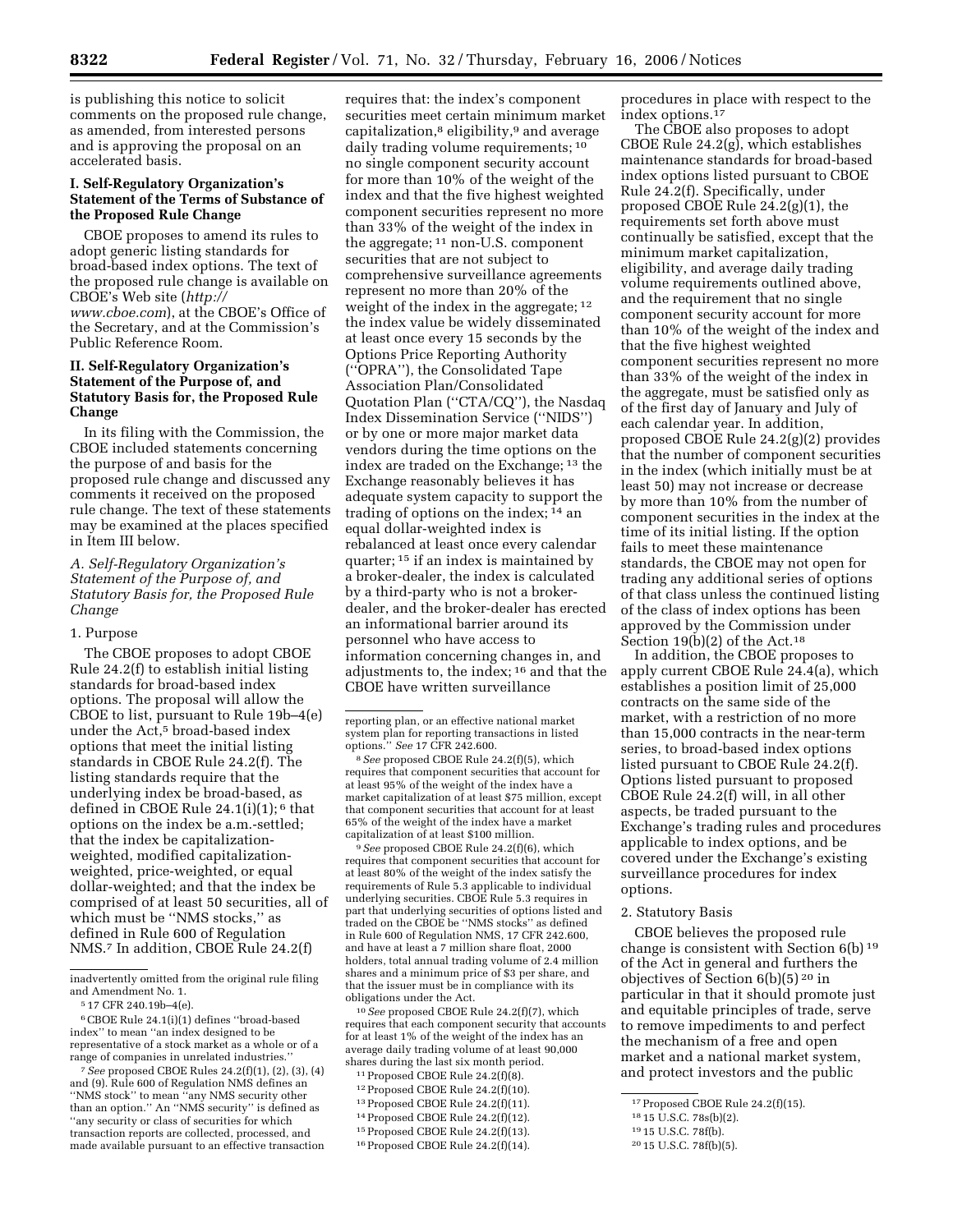interest. According to CBOE, the adoption of the proposed rule change will enable CBOE to act expeditiously in listing options on new broad-based security indexes in the same manner currently afforded to narrow-based indexes as defined under Rule 24.2(b). In addition, CBOE believes that the proposed rule change will remove impediments to a free and open market place by providing competition for new products. CBOE further believes that the proposed rule change will permit CBOE to more effectively bring new products to the marketplace for competition, as well as permit CBOE to compete with other new products that may be introduced to the marketplace.

## *B. Self-Regulatory Organization's Statement on Burden on Competition*

CBOE does not believe that the proposed rule change will impose any burden on competition that is not necessary or appropriate in furtherance of the purposes of the Act.

## *C. Self-Regulatory Organization's Statement on Comments on the Proposed Rule Change Received From Members, Participants, or Others*

The Exchange neither received nor solicited written comments on the proposal.

#### **III. Solicitation of Comments**

Interested persons are invited to submit written data, views, and arguments concerning the foregoing, including whether the proposed rule change, as amended, is consistent with the Act. Comments may be submitted by any of the following methods:

#### *Electronic Comments*

• Use the Commission's Internet comment form (*http://www.sec.gov/ rules/sro.shtml*); or

• Send an e-mail to *rulecomments@sec.gov.* Please include File Number SR–CBOE–2005–59 on the subject line.

#### *Paper Comments*

• Send paper comments in triplicate to Nancy M. Morris, Secretary, Securities and Exchange Commission, 100 F Street, NE., Washington, DC 20549–1090.

All submissions should refer to File Number SR–CBOE–2005–59. This file number should be included on the subject line if e-mail is used. To help the Commission process and review your comments more efficiently, please use only one method. The Commission will post all comments on the Commission's Internet Web site (*http://www.sec.gov/ rules/sro.shtml*). Copies of the

submission, all subsequent amendments, all written statements with respect to the proposed rule change that are filed with the Commission, and all written communications relating to the proposed rule change between the Commission and any person, other than those that may be withheld from the public in accordance with the provisions of 5 U.S.C. 552, will be available for inspection and copying in the Commission's Public Reference Room. Copies of such filing also will be available for inspection and copying at the principal office of the CBOE. All comments received will be posted without change; the Commission does not edit personal identifying information from submissions. You should submit only information that you wish to make available publicly. All submissions should refer to File Number SR–CBOE–2005–59 and should be submitted on or before March 9, 2006.

#### **IV. Commission's Findings and Order Granting Accelerated Approval of the Proposed Rule Change**

After careful review, the Commission finds that the proposed rule change, as amended, is consistent with the requirements of the Act and the rules and regulations thereunder applicable to a national securities exchange.21 In particular, the Commission finds that the proposed rule change, as amended, is consistent with Section 6(b)(5) of the Act,<sup>22</sup> which requires, among other things, that the rules of a national securities exchange be designed to prevent fraudulent and manipulative acts and practices, to promote just and equitable principles of trade, to remove impediments to and perfect the mechanism of a free and open market and a national market system and, in general, to protect investors and the public interest.

To list options on a particular broadbased index, the CBOE currently must file a proposed rule change with the Commission pursuant to Section 19(b)(1) of the Act 23 and Rule 19b–4 thereunder.24 However, Rule 19b–4(e) 25 provides that the listing and trading of a new derivative securities product by a self-regulatory organization (''SRO'') will not be deemed a proposed rule

23 15 U.S.C. 78s(b)(1).

change pursuant to Rule  $19b-4(c)(1)^{26}$  if the Commission has approved, pursuant to Section 19(b) of the Act,<sup>27</sup> the SRO's trading rules, procedures, and listing standards for the product class that would include the new derivative securities product, and the SRO has a surveillance program for the product class.

As described more fully above and in CBOE's filing, the CBOE proposes to establish listing standards for broadbased index options. The Commission's approval of the CBOE's listing standards for broad-based index options will allow options that satisfy the listing standards to begin trading pursuant to Rule 19b– 4(e),28 without constituting a proposed rule change within the meaning of Section 19(b) of the Act<sup>29</sup> and Rule 19b–4 thereunder,30 for which notice and comment and Commission approval is necessary.31 The CBOE's ability to rely on Rule 19b–4(e) 32 to list broadbased index options that meet the requirements of CBOE Rule 24.2(f) potentially reduces the time frame for bringing these securities to the market, thereby promoting competition and making new broad-based index options available to investors more quickly.

The Commission notes that the CBOE has represented that it has adequate trading rules, procedures, listing standards, and a surveillance program for broad-based index options. CBOE's existing index option trading rules and procedures will apply to broad-based index options listed pursuant to CBOE Rule 24.2(f). Other existing CBOE rules, including provisions addressing sales practices and margin requirements, also will apply to these options. In addition, the CBOE proposes to establish position and exercise limits of 25,000 contracts on the same side of the market, with a restriction of no more than 15,000 contracts in the near-term series, for broad-based index options listed pursuant to CBOE Rule 24.2(f), by applying CBOE Rule 24.4(a) to such

- 28 17 CFR 240.19b–4(e).
- 29 15 U.S.C. 78s(b).
- 30 17 CFR 240.19b–4.

31When relying on Rule 19b–4(e), 17 CFR 240.19b–4(e), the SRO must submit Form 19b–4(e) to the Commission within five business days after the SRO begins trading the new derivative securities product. *See* Securities Exchange Act Release No. 40761 (December 8, 1998), 63 FR 70952 (December 22, 1998) (File No. S7–13–98).

If the underlying index does not satisfy all of the conditions in the listing standards contained in proposed CBOE Rule 24.2(f), the CBOE would be required to file a proposed rule change with the Commission pursuant to Section 19(b)(2) of the Act, 15 U.S.C. 78s(b)(2), and obtain Commission approval to list options on that index.

32 17 CFR 240.19b–4(e).

<sup>21</sup> In approving this proposal, the Commission has considered the proposed rule's impact on efficiency, competition, and capital formation. 15 U.S.C. 78c(f).

<sup>22</sup> 15 U.S.C. 78f(b)(5).

<sup>24</sup> 17 CFR 240.19b–4.

<sup>25</sup> 17 CFR 240.19b–4(e).

<sup>26</sup> 17 CFR 240.19b–4(c)(1).

<sup>27</sup> 15 U.S.C. 78s(b).